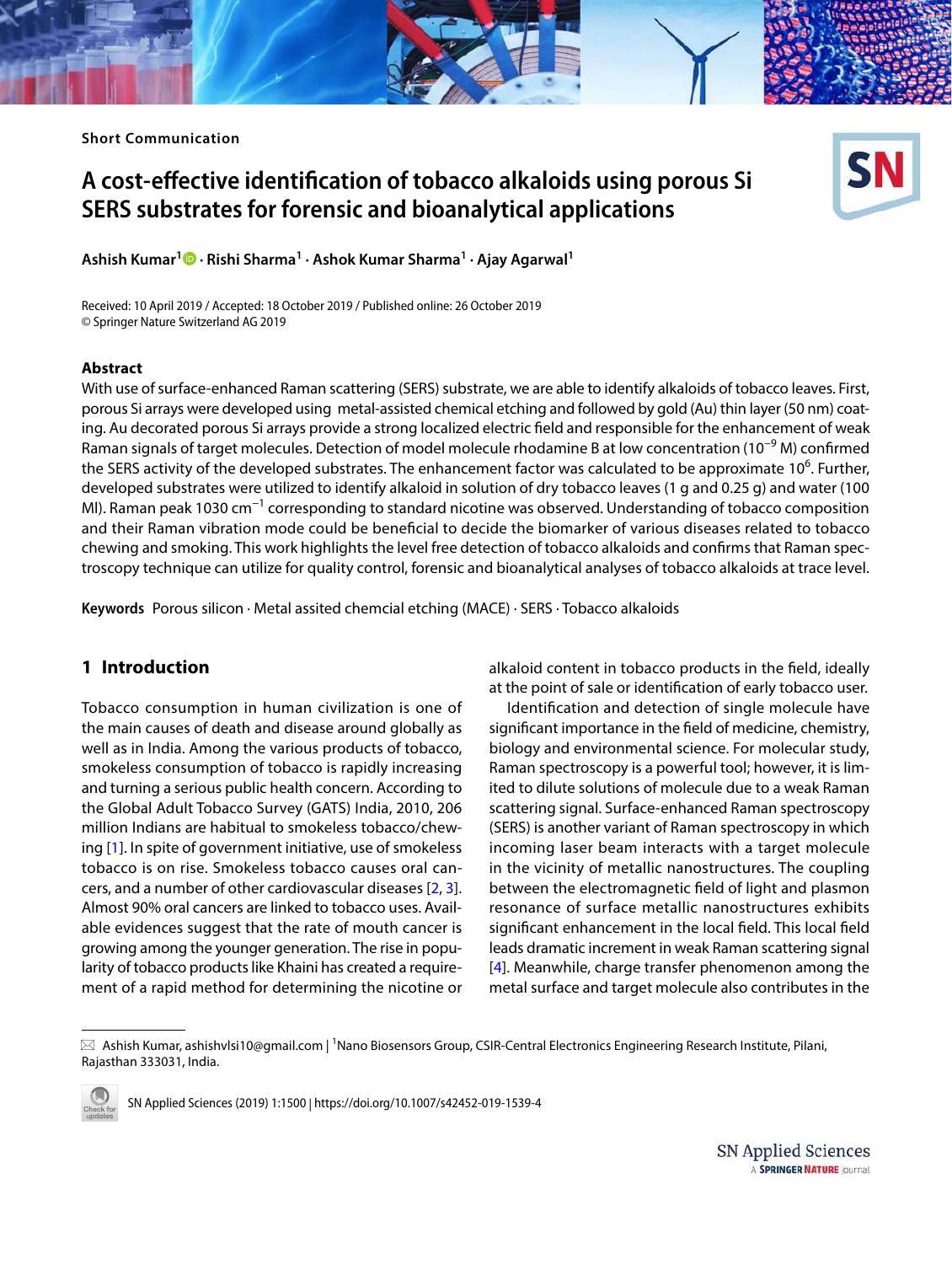enhancement of Raman signal [[4,](#page-5-0) [5\]](#page-5-1). In fact, electromagnetic mechanism plays its vital role in Raman enhancement due to localized surface plasmons.

Since the first introduction of SERS in 1974, it has gained considerable attention of scientific community due to its several advantages and capabilities to sensitive analysis at trace level. The simplest way to fabricate a SERS substrate is to immobilize gold/silver nanoparticles upon a glass substrate. Notwithstanding, distribution of nanoparticles over the planner substrate limits the hotspot density for optimum enhancement.

Many research groups have been demonstrated various SERS substrates based on various substrate materials, i.e., Si nanowires [[4,](#page-5-0) [5\]](#page-5-1), TiO<sub>2</sub> nanorods arrays [\[6](#page-5-2)], ZnO nanorods arrays  $[7]$  and Ag nanorods arrays  $[8, 9]$  $[8, 9]$  $[8, 9]$ . Among all these materials, Si nanostructures/metal geometry shows unique advantage as high reflective index of Si nanoscale concentrate light scattering and gives near field electro-magnetic enhancement [[10\]](#page-5-6). SERS intensity enhancement depends on size, shape and dielectric constant of the materials. Therefore, SERS platforms with considerable enhancement have been demonstrated through a number of methods, including laser interference lithography [[4](#page-5-0)], deep UV lithography [[11](#page-5-7)], galvanic displacement reaction [[12](#page-5-8), [13](#page-5-9)], e-beam lithography [\[10,](#page-5-6) [11](#page-5-7)] and evaporation (or magnetron sputtering) [\[14,](#page-5-10) [15\]](#page-5-11). However, these methods are time consuming, complicated and not applicable to large scale production [[16](#page-5-12), [17\]](#page-5-13). Moreover, uniformity and reproducibility of SERS devices are highly critical for the effective use of SERS in commercial applications. A comparative alternative simple, facile and cost-effective method is need of the hour.

Herein, we utilized metal-assisted chemical etching (MACE) for the development of porous Si. MACE is a strong candidate for realization of porous Si at low cost, simple equipment and low temperature with high throughput. Au thin film was deliberately deposited on porous Si to produce strong localized surface plasmon resonance to boost Raman intensity of analytes. Furthermore, the detection of rhodamine (RhB) at low concentration (10<sup>-9</sup> M) was demonstrated and confirmed the SERS activity of the developed SERS substrates and followed by identification of Alkaloids in tobacco leaves.

## **2 Experimental detail**

#### **2.1 Development of porous Si**

Porous silicon was developed using electroless metal deposition methods based on galvanic cell process. Prior to etching, p-type Si boron doped (resistivity 1–10 Ω-cm) was thoroughly cleaned in tri-chloro ethylene

SN Applied Sciences A SPRINGER NATURE journal (TCE), acetone and isopropanol to remove impurities or dust particles and followed by HF dipped to remove any native oxide. Cleaned Si substrates were dipped in solution containing HF and AgNO<sub>3</sub> for one minute at room temperature to deposit Ag nanoparticles (Ag NPs). Further, Ag NPs decorated samples were kept for etching in an etching solution containing HF and  $H_2O_2$ . Etched substrates were transferred in HNO<sub>3</sub> acid to dissolve Ag particles present on the etched sample. Finally, etched samples were rinsed with de-ionized water and dried in nitrogen purging.

#### **2.2 SERS active platform preparation**

In order to meke SERS active platform, developed porous Si substrates were decorated with gold nanoparticles thickness ( $\approx$  50 nm) by RF-sputtering system. Since the surface of etched substrates was too rough, islands of gold were formed instead of thin film, it was confirmed by continuity test using multimeter. Gold coated SERS substrates offer an inherent advantage of stability over silver coated surfaces as silver makes oxide in atmosphere.

#### **2.3 Samples preparation**

In order to examine the SERS functionality of Au coated porous Si and tobacco alkaloids detection, first of all developed substrates were tested using model molecules of rhodamine B (RhB) and calculated the enhancement factor of the platforms. The Au coated samples were submerged in rhodamine solutions of various concentration (10<sup>-9</sup> M, 10<sup>-6</sup> M and 10<sup>-3</sup> M) for 5 min and rinsed thoroughly. Now the samples were ready to capture the Raman spectra of rhodamine on SERS active platforms. For tobacco alkaloids examination, powder of natural tobacco leaves was arranged from the village where people use to smoke daily. Different masses of tobacco leaves in (0.25 g, and 1 g) were mixed with 100 Ml volume of DI water and prepared uniform solution for 10 minutes. Final solutions were cleaned using filter and utilized to examine tobacco alkaloids using developed SERS substrates as previously discussed.

## **3 Characterization method**

A scanning electron microscope was used to observe the surface and morphology of porous Si and gold coated SERS platforms. Raman measurements were carried out on a Renishaw Raman spectroscopy system at room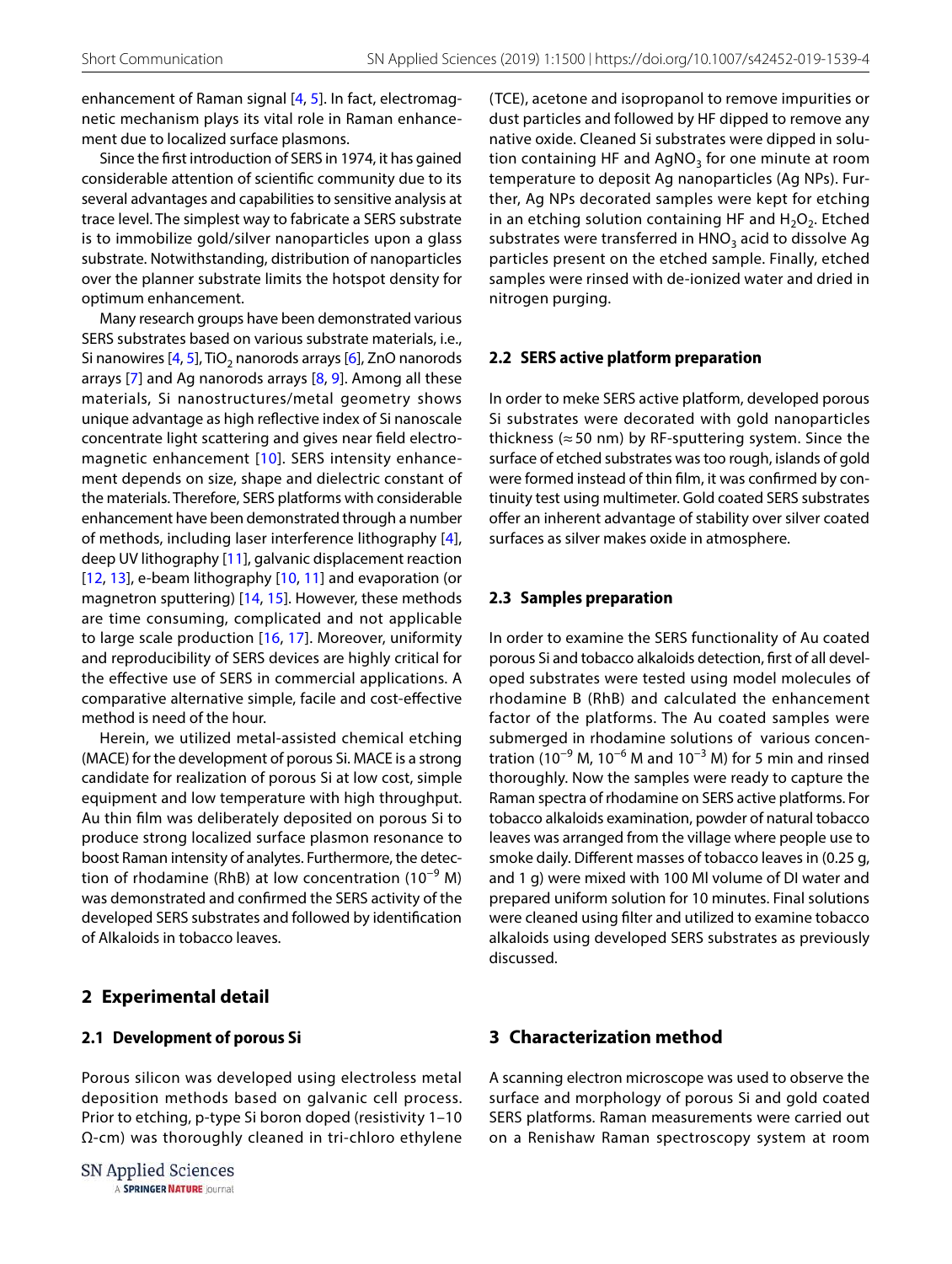temperature, using 785 nm lasers as an excitation power 30 mW. The exposure time was placed 10 s for all samples. The spectroscopic spectra were recorded in the range of 550–1800 cm<sup>-1</sup>.

## **4 Results and discussion**

## **4.1 Surface morphology of porous Si**

Figure [1a](#page-2-0), b shows SEM images of porous Si. Figure [1](#page-2-0)a clearly revealed that the well-ordered dense and uniform porosity was observed over entire surface. The depth of etched Si was recorded to be approx. 8 µm which is comparatively too much for effective SERS phenomenon [[18\]](#page-5-14). Though, long wires provide more surface area for hotspot formation, adsorption of target molecules and SERS enhancement. However, increment of light trapping in the structures prevents the collection of SERS signal from the target molecules. Therefore, an optimized etch depth of porous Si arrays is necessary to balance the hot spot density and light trapping. The mechanism for the development of porous Si is well documented in literature [[19,](#page-5-15) [20](#page-5-16)]. Au coated Si nanowire is shown in Fig. [1b](#page-2-0). SEM images clearly show the uniform etching of Si and coating of Au over the porous Si at low scale. Further, presence of gold on porous Si is confirmed by energy-dispersive X-ray spectroscopy in Fig. [1c](#page-2-0).

To characterize the SERS response of gold coated porous Si, Raman spectra were collected by spreading the different concentrations (1 nM to 1 mM) of

<span id="page-2-0"></span>**Fig. 1** SEM images etched porous Si **a** cross-sectional view, **b** Au coated porous Si, **c** EDS spectra of Au coated porous Si reveals the presence

of Au



<span id="page-2-1"></span>**Fig. 2** SERS spectra of rhodamine B (RhB) for different concentrations (10<sup>-3</sup> M, 10<sup>-6</sup> M and 10<sup>-9</sup>M)

rhodamine B (RhB) over the developed SERS platforms. The size of the SERS substrate was 1 cm  $\times$  1 cm, obtained from Au coated porous Si. The recorded spectra of RhB are shown in Fig. [2](#page-2-1). Various vibration modes of RhB compound were observed around 1646, 1510, 1350, 1283, 1192, 1075, 750 and 620 cm−1. The Raman peaks at 1646,



SN Applied Sciences A SPRINGER NATURE journal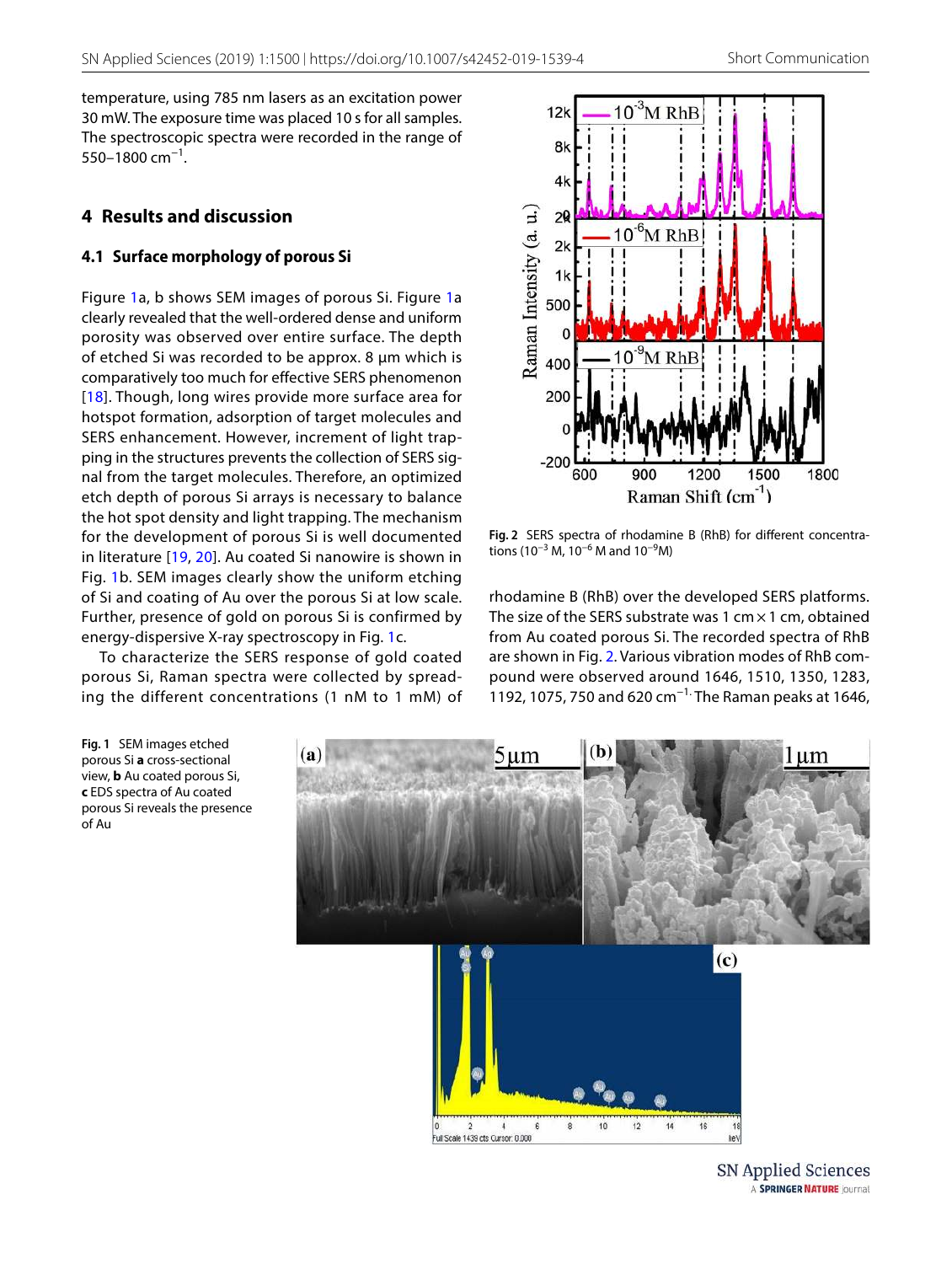1510, 1350 and 620 cm<sup>-1</sup> are attributed to xanthenes ring stretching of C–C stretching. While bands at 1192, 1075, 750 cm<sup>-1</sup> and 1193 cm<sup>-1</sup> are assigned to C-H stretching in methyl group and C–H bending and N–H bending in diethylamino group, respectively [[21](#page-5-17)].

Figure [2](#page-2-1) also reveals variation in intensity counts of RhB Raman signal. Intensity counts increase as the concentration of molecule increases. The highest intensity count was observed to be 12,000 counts for Raman band 1350 cm<sup>-1</sup> of 10<sup>-3</sup> M RhB samples. At low concentration, the intensity counts drastically decreased around the five fold as the concentration change  $10^{-6}$  M from  $10^{-3}$ M and same order was followed for further decrement in concentration (10<sup>-9</sup> M) of RhB. The lowest intensity count was 200 for 750 cm−1 peak at 10−9 M RhB. Though, background noise affects Raman signal at low value of target molecules, Raman intensity peaks of RhB (10−9 M) were able to recognize. Here, it is mentioned to worth that the intensity peaks 620, 750 and 1646  $cm^{-1}$  at low concentration (10−9 M) were quite matched with the prominent peaks of rhodamine at high concentration and confirmed developed SERS platform is capable to detect molecule at trace level. These results confirmed that developed SERS substrates were uniform and reproducible.

The efficiency of SERS substrate is presented in term of enhancement factor. The simple and qualitative analytical view of enhancement factor was calculated as [[22](#page-5-18), [23\]](#page-5-19)

$$
AEF = \frac{I_{\text{SERS}}}{C_{\text{SERS}}} \frac{C_R}{I_R}
$$

where  $I_{\text{SERS}}$  and  $I_R$  are the intensities of the SERS and Raman signals, respectively, and  $C_{\text{SERS}}$  and  $C_R$  are the concentrations of the analytes in the SERS and control Raman experiments, respectively. The SERS enhancement factor is calculated by comparing the SERS signal excited the RhB adsorbed on the SERS platform and the Raman signal of bulk RhB in control measurement. For AEF measurement, intensity of rhodamine RhB peak  $(~1350 cm<sup>-1</sup>)$  measured in SERS experiment from an aqueous solution  $(10^{-9}$ M) of RhB was compared with control Raman measurement of bulk RhB without SERS substrate. The enhancement factor was calculated to be approximate 10<sup>6</sup> for the developed SERS platforms.

Further, developed substrates were utilized for the detection of alkaloids in tobacco leaves. For this, the prepared solution of tobacco leaves in different quantities (1 and 0.25 g) with DI water was dispersed over the SERS active platforms and let the samples dry in atmospheric conditions. The dry samples were scanned to capture Raman spectra of tobacco alkaloids. The

SN Applied Sciences A SPRINGER NATURE journal



<span id="page-3-0"></span>**Fig. 3** SERS spectra of tobacco solution in different quantity **a** 1 g, **b** 0.25 g in DI water (100 ml)

recording conditions to capture Raman spectra for the tobacco analysis were kept same as for the RhB in previous experiments.

The Raman spectra of tobacco mixture are shown in Fig. [3](#page-3-0)a, b for different concentrations. The more prominent Raman peaks were observed around 722, 1030, 1320 and 1590 cm−1 in recorded spectra of 1 g tobacco solution in Fig. [3a](#page-3-0). Other than significant peaks, many small peaks were also observed for scanning results, but we focus only significant peaks to study in details. Tobacco alkaloids: nicotine which is named after the Nicotiana tabacum L. plant [[24\]](#page-5-20) has Raman signature peak at 1030 cm−1. The observed peaks can be assigned to various alkaloids of nicotine divided mainly in two types nicotine-trans-1 or nicotine-trans-2. These types are further categories in term of chiral arrangement of C–C bond and components. The peaks 1030 cm−1 assign to free and protonated pyridine moiety vibrations [[25](#page-5-21)]. This Raman signal is perfect matched with well-established Raman signal for nicotine 1030 cm−1 using standard nicotine molecule. The peak at 722 cm<sup>-1</sup> indicates the deformation of pyridine ring while peak 1590 represents the stretching in C–N ring. The peak corresponding to 1320 might assign to C–H bending vibration, yet to confirm in detail study. Almost similar spectrum was observed for 0.25 g tobacco solution in DI water in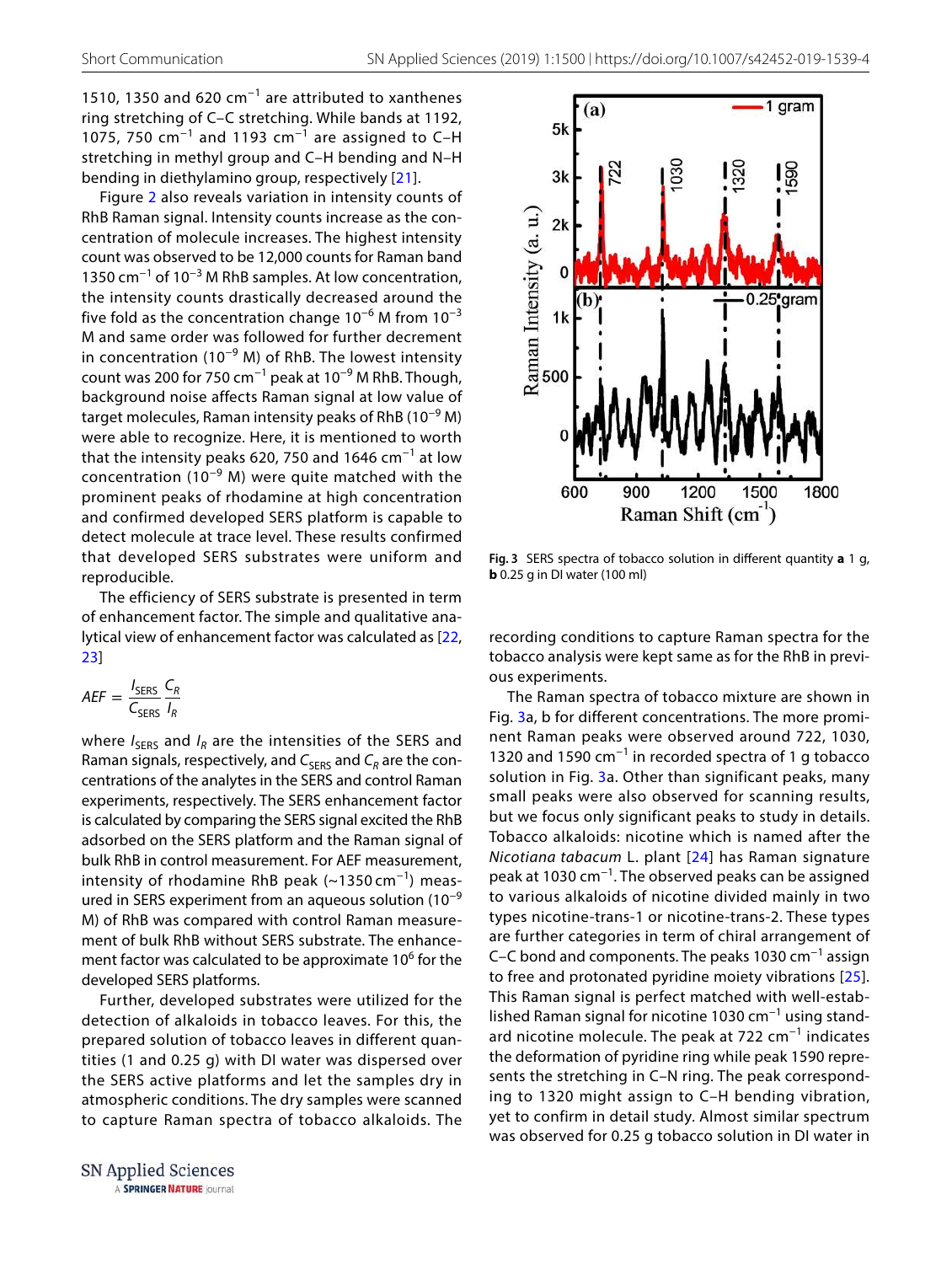

<span id="page-4-3"></span>**Fig. 4** Raman spectrum of standard nicotine solution (1 µM) and Inset image shows nicotine structures

Fig. [3b](#page-3-0). However, intensity of peaks significantly reduced. Here, it is worth to mention that Raman peak 1030  $cm^{-1}$ corresponding to C–C bond in nicotine molecule is quite distinguishable at low value of tobacco in DI water.

Further to confirm the tobacco alkaloid in tobacco leaves, the recorded spectra were compared with Raman spectrum of standard nicotine molecule. Standard solution of nicotine molecule was purchased from Sigma-Aldrich with standard molarity 6.23 M. From this standard solution, a diluted solution (1 µM) of Nicotine was prepared for testing the Raman spectra and recorded spectrum is shown in Fig. [4.](#page-4-3) The most prominent peak 1030  $cm^{-1}$  along with 1320 and 1590  $cm^{-1}$  was observed and resembled the similar peaks of tobacco solution. Additional peaks 926 and 1415 cm<sup>-1</sup> could be assign to trans-nicotine conformers [[24](#page-5-20)]. This Raman shift also appear is the Raman spectra of tobacco Fig. [3](#page-3-0)a, but intensity counts are not so significant. Another explicit remark from Fig. [4](#page-4-3) is the absence of 722 cm−1 Raman shift as appeared in Raman spectra of tobacco solution. The presence of 722 cm $^{-1}$  peak indicates the deformation of pyrrolidine ring nicotine molecule which could be possible in tobacco solution [[24\]](#page-5-20). Pyridine is most stable in nicotine molecule and could be responsible for the absence of 722 cm<sup>-1</sup> Raman shift in Raman spectra of standard molecule. Similar results were also recorded from the old sample of tobacco when Raman scanning was done after 5 days. That indicates ingredient of tobacco decompose and get stable nicotine molecule. The recorded Raman spectra of old tobacco sample were similar to standard nicotine sample as shown in Fig. [4.](#page-4-3) For similar value of concentration, experiment was performed on SERS active substrate on different location of the substrates, all time intensity counts were obtained almost the

same. This confirms the uniform distribution of hot spot on porous Si.

## **5 Conclusion**

In summary, ordered and uniform porous Si was developed by a cost-effective MACE process at room temperature and utilized for SERS application with enhancement factor approximate 10<sup>6</sup>. In porous structures, abundant hot spots were formed and electromagnetic coupling occured due to closely separated nano-gap and responsible for the enhancement. The substrate was effectively demonstrated the detection of rhodamine molecule at low concentration (10−9 M) as well as tobacco alkaloids in the solution of tobacco (1 g and 0.25 g) and water (100 mL). The Raman spectra of tobacco alkaloids were confirmed with Raman spectrum of standard nicotine molecule. The developed substrates showed uniform intensity. This fabrication process of SERS platform is very cheap and viable option for large scale production of SERS substrates. Therefore, the platforms are applicable to determine nicotine content at wide scale at the point of sell tobacco product and early identification of tobacco user. Further, developed SERS platforms can be utilized for forensic and bioanalytical analysis as per the requirment.

**Acknowledgements** Authors thank the Process Technology group of CSIR-CEERI Pilani for providing facilities for the fabrication of devices. A. Kumar is grateful to Director, CSIR-CEERI support to carry out this research work. A. Kumar also acknowledges Mr. Prem Kumar, CSIR-CEERI for SEM characterization facility. A. Kumar is thankful to Dr. Kulwant Singh, Associate professor, Department of ECE, Manipal University, Jaipur, for his valuable discussion and suggestion. Authors would also like to thanks CSIR, India for their support through the funding of health mission project HCP0012.

#### **Compliance with ethical standards**

**Conflict of interest** On behalf of all authors, the corresponding author states that there is no conflict of interest.

**Statement of human and animal rights** Research does not involve human participants and/or animals.

## **References**

- <span id="page-4-0"></span>1. Global Adult Tobacco Survey (GATS) report, India, 2010
- <span id="page-4-1"></span> 2. Asthana S, Labani S, Kailash U, Sinha DN, Mehrotra R (2018) Association of smokeless tobacco use and oral cancer: a systematic global review and meta-analysis. Nicotine Tob Res 21(9):1162–1171
- <span id="page-4-2"></span> 3. Critchley JA, Unal B (2004) Is smokeless tobacco a risk factor for coronary heart disease? A systematic review of epidemiological studies. Eur J Cardiovasc Prev Rehabilit 11(2):101–112

SN Applied Sciences A SPRINGER NATURE journal